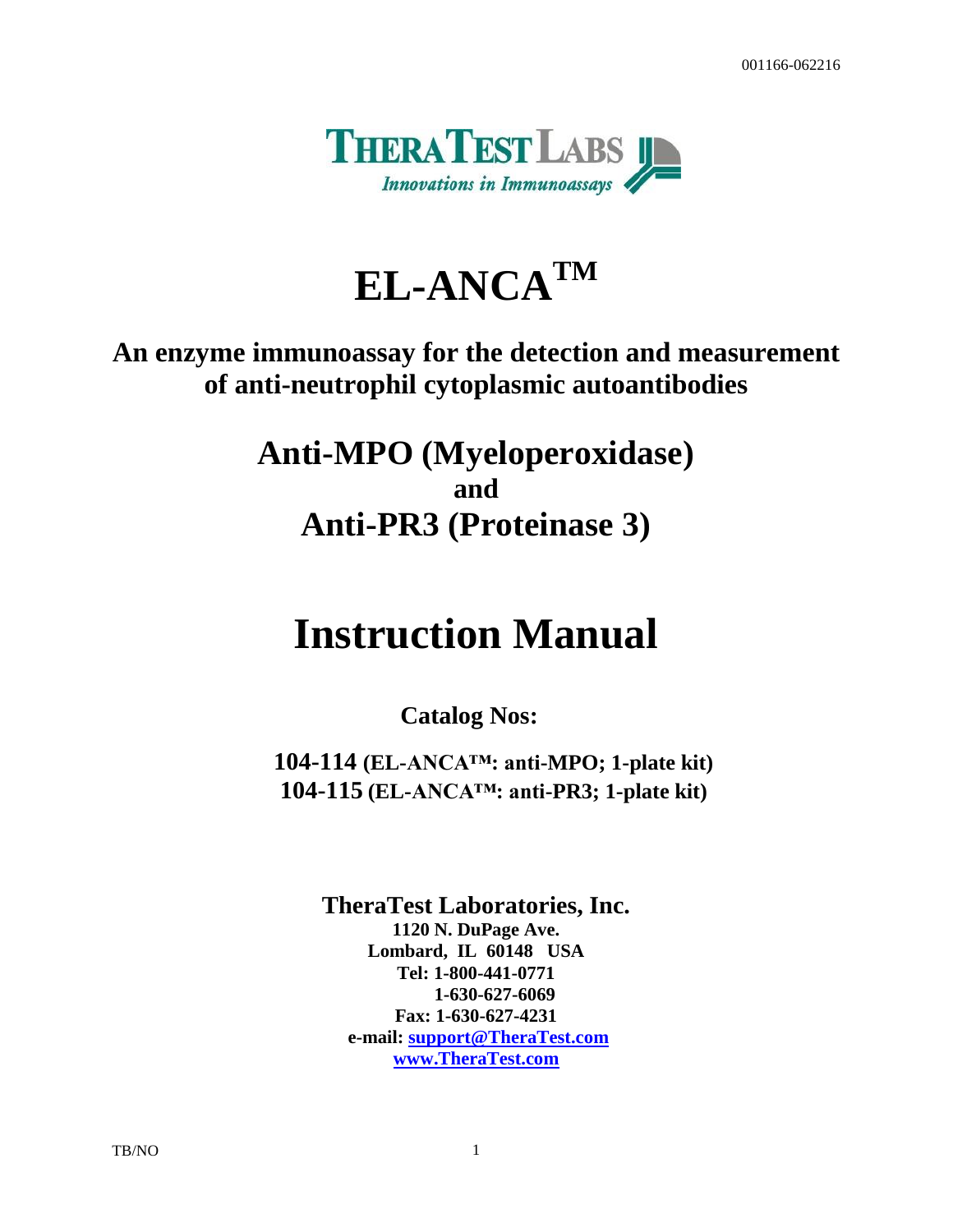## **TABLE OF CONTENTS**

| Page                         |
|------------------------------|
|                              |
|                              |
|                              |
|                              |
|                              |
|                              |
|                              |
|                              |
|                              |
|                              |
|                              |
|                              |
| ABBREVIATED TEST PROCEDURE16 |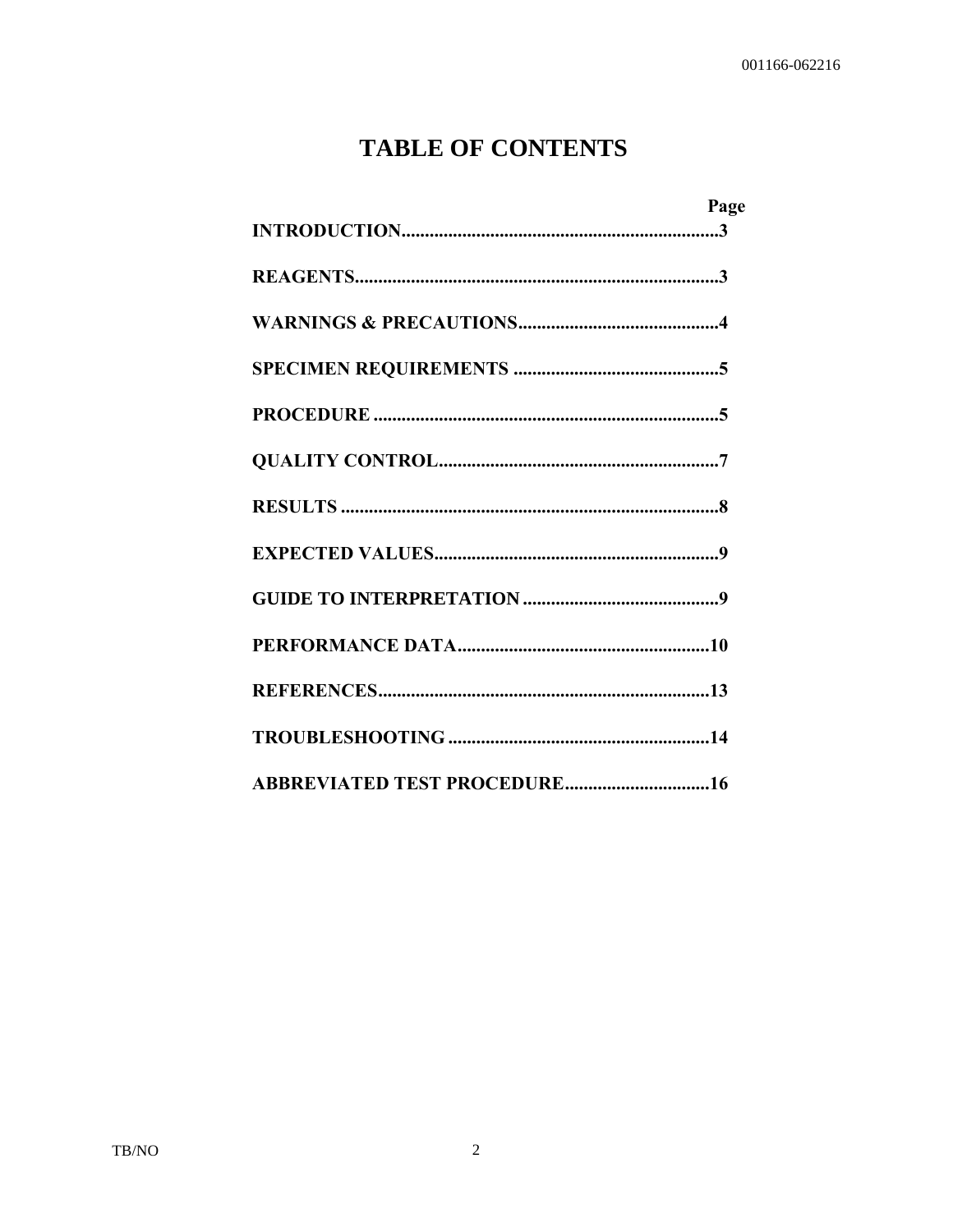## **INTRODUCTION**

#### **Names**: **TheraTest EL-ANCA™: anti-MPO and TheraTest EL-ANCA™: anti-PR3 Intended Use**

#### **FOR IN VITRO DIAGNOSTIC USE ONLY**

"The EL-ANCA<sup>TM</sup>: anti-MPO and EL-ANCA<sup>TM</sup>: anti-PR3 are intended for use in clinical laboratories as *in vitro* diagnostic tests for the detection and measurement of autoantibodies in human serum directed against human neutrophil myeloperoxidase and proteinase 3, respectively. Measurement of anti-MPO aids in the diagnosis of microscopic polyangiitis. Measurement of anti-PR3 aids in the diagnosis of Wegener's granulomatosis.

#### **Summary and Explanation of the Tests**

On indirect immunofluorescence (IIF) two main patterns generated by anti-neutrophil cytoplasmic antibodies (ANCA) were identified in the serum of patients with various vasculitic syndromes. One pattern was perinuclear (P-ANCA), which was subsequently shown in ELISA tests to be represented mainly by antibodies against myeloperoxidase (MPO-ANCA) and one was cytoplasmic (C-ANCA), mainly represented in ELISA tests by anti-proteinase 3 antibodies (PR3-ANCA).<sup>1</sup> ANCA was first described by IIF in Wegener's granulomatosis<sup>2</sup> and subsequently in microscopic polyangiitis, Churg-Strauss syndrome and idiopathic rapidly progressing glomerulonephritis (iRPGN).

Vasculitides are syndromes associated with blood vessel inflammation. The most common is **Wegener's Granulomatosis** in which characteristic pathologic vascular inflammatory lesions

develop at multiple sites: skin, kidneys, lungs, ear, nose, throat, eyes, muscles, joints, central nervous system and gut. The disease may be lethal if not treated and effective treatment consists of cytotoxic drugs and corticosteroids. Another condition is **Microscopic Polyangiitis** characterized most often only by kidney inflammation. Some patients may also develop inflammation in the lungs as well as fever and other general symptoms. Treatment with cytotoxic drugs is required. Overall about 90% of the patients with these two conditions have one of the two ANCA specificities, MPO or PR3.<sup>4-6</sup>

**Churg-Strauss Syndrome** is a related but relatively benign condition manifested as asthma, eosinophilia (increased number of blood eosinophilic leucocytes) and vasculitic inflammation in two or more non-pulmonary organs. The idiopathic **Rapidly Progressing Glomerulonephritis** is characterized by vascular inflammation in the kidney.

 $EL-ANCA^{TM}$ :anti-MPO and  $EL-ANCA^{TM}$ :anti-PR3 kits are solid phase enzyme immunoassays. Antigen-precoated microplate wells are incubated with Calibrator, Controls, and serum Specimens. The antigens are purified from human neutrophils. During the incubation, relevant antibody present in the test sample binds to the antigen-coated wells. The wells are then washed to remove unbound (irrelevant) antibodies after which the Enzyme Conjugate (horseradish peroxidase labeled goat antihuman IgG) is incubated in the wells. After another wash step of the wells to remove unbound Enzyme Conjugate, Chromogen (substrate) is added and autoantibodies bound to the solid phase of each well are measured using a spectrophotometric plate reader.

## **REAGENTS SUPPLIED IN THE KIT\***

- **1. MPO Specimen Diluent:** 100 mL of Buffer containing stabilizer, preservative, and yellow dye. Ready for use*.*
- **2. PR3 Specimen Diluent:** 100 mL of Buffer containing stabilizer, preservative, and yellow dye. Ready for use*.*
- **3. Wash Buffer (10X):** 100 mL of 10X concentrated buffer.
- **4. Chromogen:** 27 mL of Buffered Substrate and Chromogen (3,3',5,5'-tetramethylbenzidine or TMB). Protect from light. Ready for use.
- **5. Stop Reagent:** 27 mL of 2M Phosphoric Acid. Ready for use.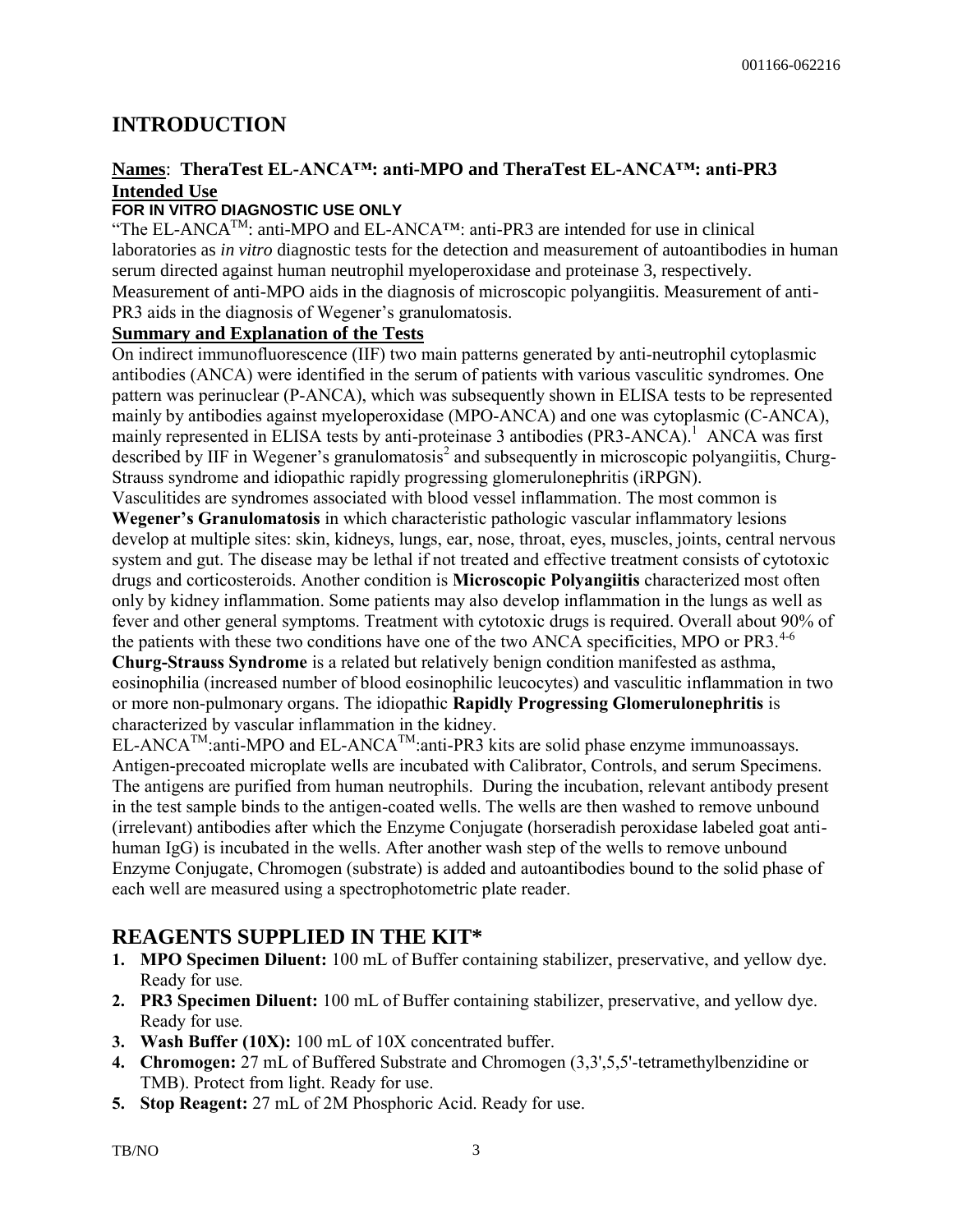- **6. ANCA anti-IgG Conjugate:** 27 mL of Anti-human IgG (Fcy-specific) conjugated with horseradish peroxidase, preservative, and green dye. Ready for use.
- **7. MPO Calibrator\*\***: 1.8 mL of Human serum with anti-MPO autoantibodies in buffer. Ready for use.
- **8. PR3 Calibrator\*\*:** 1.8 mL of Human serum with anti-PR3 autoantibodies in buffer. Ready for use.
- **9. Positive Control\*\*:** 0.35 mL of Human serum with anti-MPO and/or anti-PR3 autoantibodies in stabilizing buffer.
- **10. Negative Control\*\***: 0.35 mL of Human serum without anti-MPO or anti-PR3 autoantibodies.
- **11. Coated Wells:** 96 Plate wells coated with MPO and/or plate wells coated with PR3. Wells are printed with the name of the antigen to indicate the coated antigen present: MPO or PR3. Ready for use.

**\***Positive Control(s), Calibrator(s), Specimen Diluent(s), and Coated Wells will differ among the 3 different kits. \*\*Reagents containing sodium azide

## **WARNINGS AND PRECAUTIONS**

#### **FOR IN VITRO DIAGNOSTIC USE**

#### **Reagents Containing Human Source Material. Treat as potentially infectious.**

Each serum/plasma donor unit used in the preparation of this product has been tested by an FDA approved method and found non-reactive for the presence of HBsAg, antibody to HCV and antibody to HIV 1/2. While these methods are highly accurate, they do not guarantee that all infected units will be detected. This product may also contain other human source material for which there is no approved test. Because no known test method can offer complete assurance that hepatitis B virus, hepatitis C virus (HCV), Human Immunodeficiency Virus (HIV) or other infectious agents are absent, all products containing human source material should be handled in accordance with good laboratory practices using appropriate precautions as described in the Centers for Disease Control and Prevention/National Institutes of Health "BMBL" publication, "Biosafety in Microbiological and Biomedical Laboratories," 4th ed., 1999, available at the web sites: http://bmbl.od.nih.gov and www.cdc.gov/OD/ohs/biosfty/bmbl4/bmbltoc.htm.

#### **Stop Reagent (2M Phosphoric Acid)**

May cause severe burns on contact with skin. Do not get in eyes, on skin, or on clothing. Do not ingest or inhale fumes. On contact, flush with copious amounts of water for at least 15 minutes. **European Community Hazardous Substance Risk Phrases (Council Directive 88/379/EEC).**

**R34** – Causes burns. **S26** – In case of contact with eyes, rinse immediately with plenty of water and seek medical advice. **S36/37/39** – Wear suitable protective clothing, gloves and eye/face protection. **S45** – In case of accident or if you feel unwell, seek medical advice immediately (show label where possible).

#### **Chromogen**

**Irritant!** This product contains  $3,3,5,5$ '-tetramethylbenzidine (TMB) ( $\leq 0.05\%$ ), a chromogenic indicator of horseradish peroxidase activity. It has shown neither mutagenic nor carcinogenic effects in laboratory experiments (9).

**Hazardous Substance Risk & Safety Phrases:**

R36/37/38 – Irritating to eyes, respiratory system, and skin. Avoid inhalation and direct contact.

S24/25 – Avoid contact with skin or eyes.

S26 – In case of contact with eyes, rinse immediately with plenty of water and seek medical advice.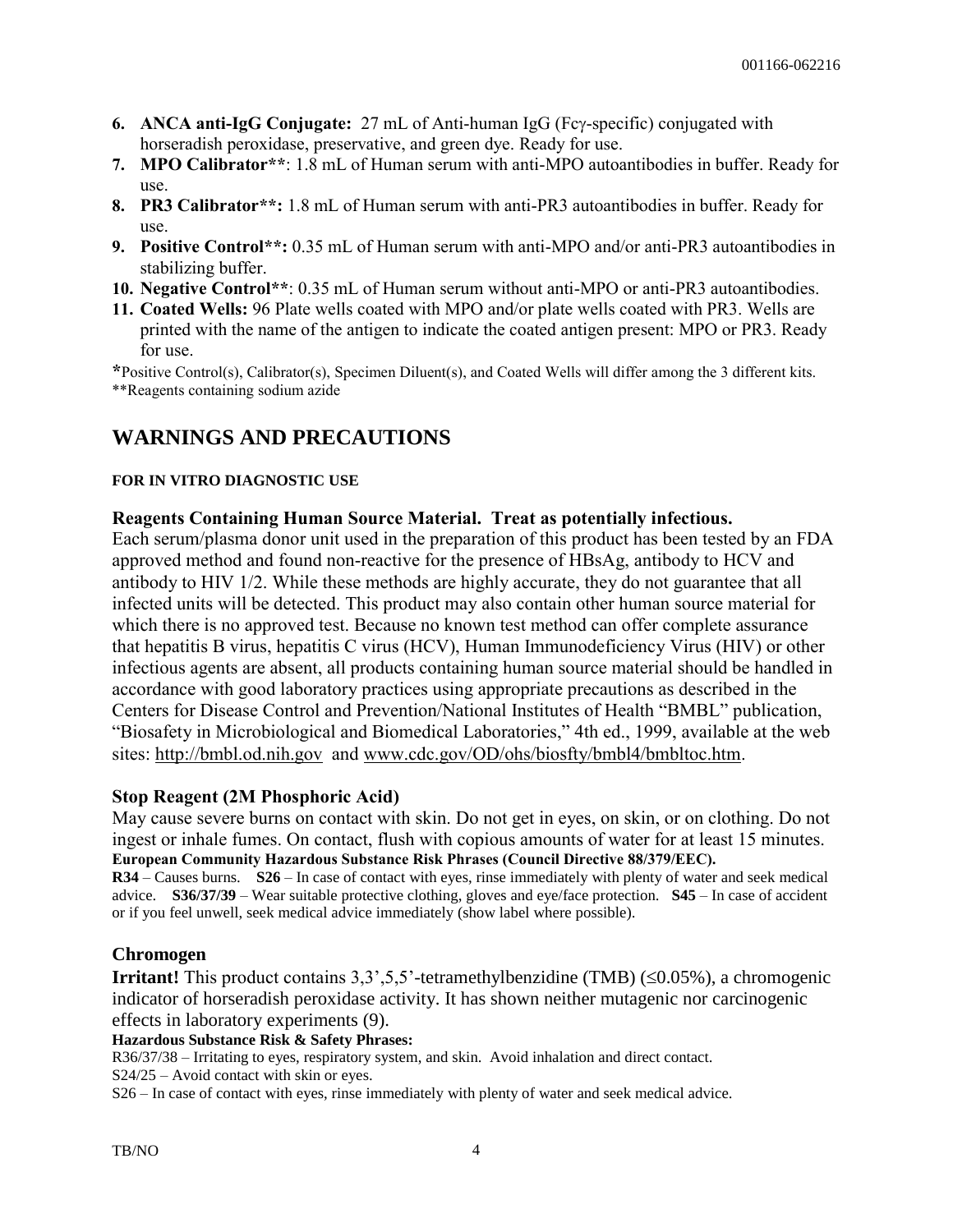S36 – Wear suitable protective clothing.

S51 – Use only in well-ventilated areas.

#### **Reagents Containing Sodium Azide**

Calibrators and Controls contain sodium azide which can react with lead and copper plumbing to form highly explosive metal azides. On disposal, flush drain with large quantities of water to prevent azide build-up.

#### **Hazardous Substance Risk & Safety Phrases:**

R22 - Harmful if swallowed.

R36/37/38 - Irritating to eyes, respiratory system, and skin. Avoid inhalation and direct contact.

S26 - In case of contact with eyes, rinse immediately with plenty of water and seek medical advice.

S28 - After contact with skin, wash immediately with plenty of water.

S36/37/39 - Wear suitable protective clothing, gloves and eye/face protection

S46 - If swallowed, seek medical advice immediately and show this container label.

#### **General Precautions and Information**

1. Specimen Diluent\*, Wash Buffer, Chromogen, and Stop Reagent from different lots can be interchangeably. All other reagents are test and lot specific and therefore not interchangeable.

\*NOTE: MPO Specimen Diluent (Cat. No. 5146) can *only* be used with MPO materials

#### *AND*

PR3 Specimen Diluent (Cat. No. 5147) can *only* be used with PR3 materials.

- 2. The Stop Reagent can irritate eyes and mucous membranes.
- 3. Do not allow Chromogen to come in contact with metal or oxidizing agents.
- 4. Handle patient sera and kit reagents with appropriate precautions. Do not pipette by mouth.
- 5. Do not use test components beyond expiration date.
- 6. Avoid microbial contamination of the reagents. If solutions become turbid, they should not be used.
- 7. Avoid exposure of reagents to excessive heat or light during storage.
- 8. Use disposable labware or wash all glass and plastic thoroughly according to standard laboratory practice.

## **SPECIMEN REQUIREMENTS**

#### **Collection and Storage of Serum**

A whole blood specimen should be obtained using acceptable medical techniques to avoid hemolysis. Avoid using sera that are lipemic, hemolyzed, and/or icteric. The presence of rheumatoid factor-IgM, -IgG, or -IgA does not affect the results. The blood should be allowed to clot and the serum separated by centrifugation. Whole blood can be stored at 18-25°C for 24 hours before the separation of serum. The test serum should be clear, i.e., without cells. Serum samples may be stored at 2-8°C for up to 28 days prior to testing. Freeze-thawing of sera may result in variable loss of autoantibody activity. Testing of heat-inactivated serum is not recommended.

#### **PROCEDURE**

#### **Materials Required but not Provided**

In addition to the reagents supplied, the following materials are required:

1. Calibrated micropipettors with disposable plastic tips, which deliver 10  $\mu$ L and 100  $\mu$ L.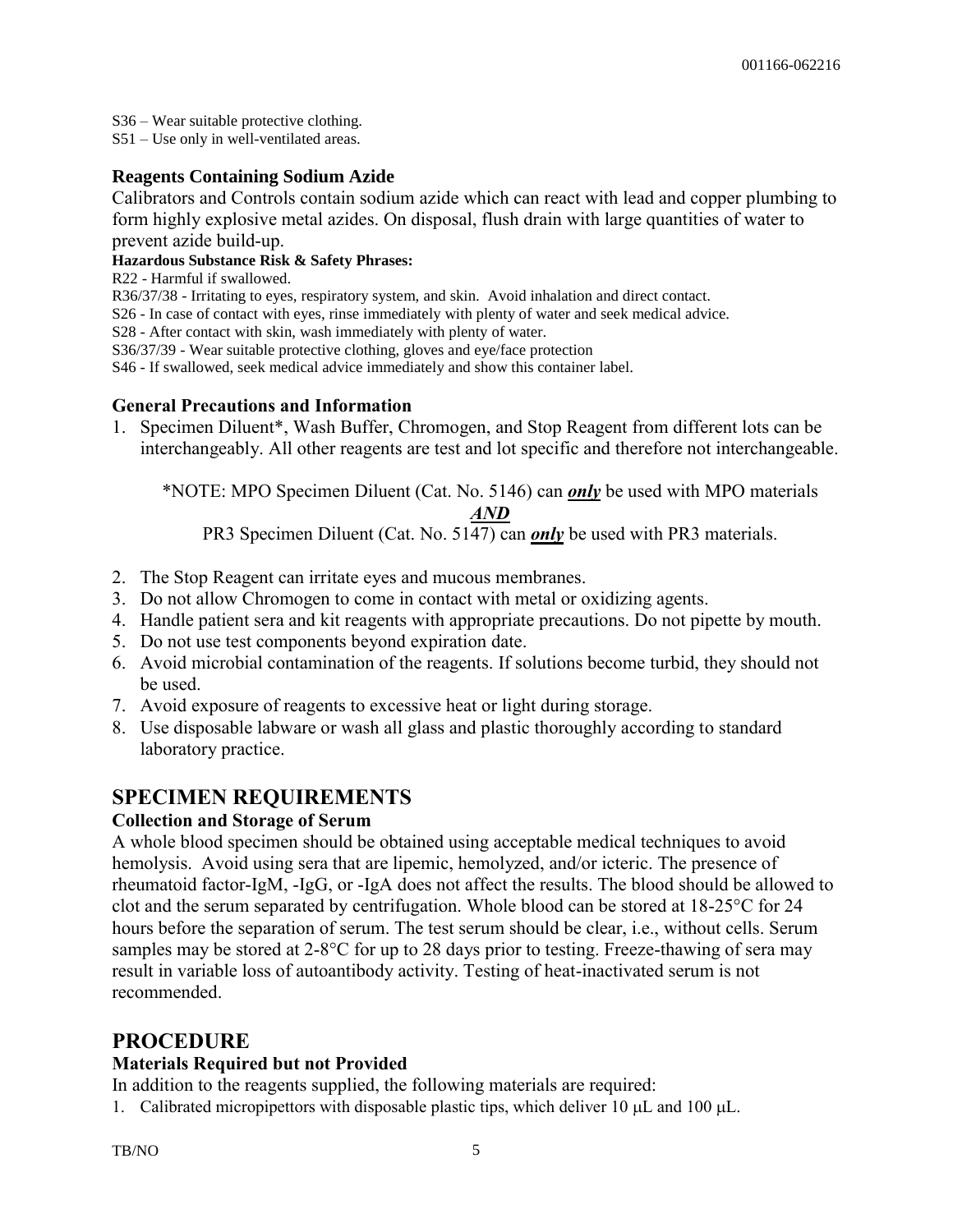- 2. Calibrated adjustable multichannel pipettors.
- 3. Pipette tips.
- 4. Deionized or distilled water.
- 5. Test tubes (12 x 75 mm) or 1.2 mL minitubes.
- 6. Timer.
- 7. Pipettes (1-mL, 5-mL, and 10-mL).
- 8. Pipette reagent reservoirs.
- 9. Single (450 nm) or dual (450 nm test, 620-690 nm reference) wavelength spectrophotometer (ELISA reader) for 96-well microtiter plates.
- 10. Clean wash bottle, vacuum aspiration system or automated plate washer.

#### **Reagent Preparation**

- 1. **Coated Wells:** Testing could be done for one or both antigens, MPO and PR3; suggested plate arrangements of wells in the plate are shown on the Data Sheet accompanying the kit. The entire strip of wells may be employed or individual wells may be used as desired.
- 2. **1X Wash Buffer:** Wash Buffer (10X) must be diluted 1:10 with deionized or distilled water prior to use. Prepare 1X Wash Buffer by pouring the contents of the bottle labeled 10X Wash Buffer into a clean one-liter volumetric container. Rinse the bottle with deionized or distilled water to remove residual buffer and redissolve any existing crystals (**VERY IMPORTANT**). Add the rinse to the one-liter container. Add deionized or distilled water until a total volume of 1.0 liter is reached; mix thoroughly. Diluted Wash Buffer is stable for 8 weeks at 2-8°C.
- 3. **Specimens, Positive Control and Negative Control:** Specimens and Controls must be diluted 1:101 prior to use. Pipette 10  $\mu$ L of the appropriate sample into 1 mL of Specimen Diluent. Unused diluted sample is discarded when the assay is completed. The range of acceptable values for each Control is reported on the Lot Number-specific Data Sheet accompanying each kit.

#### **Assay Procedure**

- 1. Allow all reagents and patient sera to equilibrate to room temperature (18-25°C). Upon removal from 2-8°C storage, the plate should equilibrate to room temperature in its sealed foil pouch to protect wells from condensation.
- 2. Dispense 1 mL of Specimen Diluent in each dilution tube.
- **3.** Dilute Controls and Patient Specimens 1:101 in the Specimen Diluent and mix until homogeneous without foaming (e.g., add 10  $\mu$ L of appropriate specimen to 1 mL of diluent).
- 4. Select the appropriate plate format and determine the correct number of strips (see layout on the Data Sheet accompanying the kit). Remove the appropriate number of strips to be used and label strip tabs to avoid confusion. Place the remaining strips in the foil pouch with the desiccant, reseal pouch and return it to refrigerator for future use.
- 5. Load wells: Add Specimen Diluent (Blank), Calibrator(s), and diluted Controls and Patient Specimens to appropriate wells; use a multichannel pipettor to facilitate transfer of diluted samples.
- 6. Incubate the wells for 30-35 minutes at room temperature (18-25°C).
- 7. Discard well contents by decanting or aspirating with a vacuum device.
- 8. Wash plate wells  $3X$  as follows. Fill all wells with  $1X$  Wash Buffer (300  $\mu$ L per well). Empty wells by shaking plate over a disposal container or aspirate well contents. Repeat two more times for a total of three washes. Remove all residual liquid from the wells by inverting and blotting the plate on absorbent paper.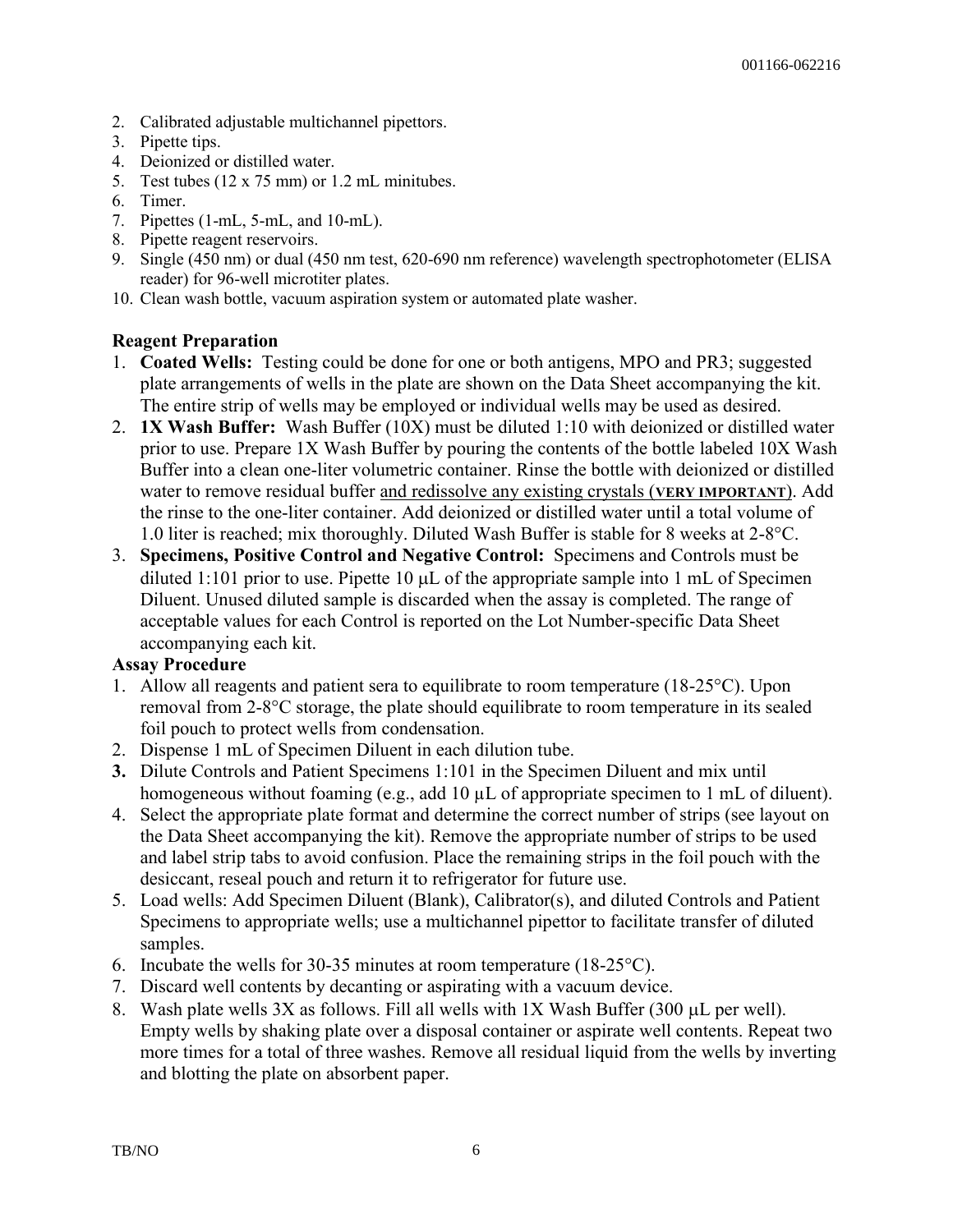- 9. Immediately pipette  $100 \mu L$  of IgG Enzyme Conjugate into each well. Use a multichannel pipettor for this step.
- 10. Incubate plate for 30-35 minutes at room temperature (18-25°C).
- 11. Discard Tracer (Enzyme Conjugate) from wells and wash plate 3X as described in Step 8.
- 12. Immediately pipette  $100 \mu L$  of Chromogen into each of the wells (use a multichannel pipettor). Incubate plate at room temperature (18-25<sup>o</sup>C) for  $15 \pm 1$  minutes.
- 13. Pipette 100  $\mu$ L of Stop Reagent into each of the wells (multichannel pipettor) and mix by gently tapping the side of the plate. The color will change from blue to yellow.
- 14. Measure the absorbance of each well at 450 nm. Absorbance values should be measured within 30 minutes of completing the assay. If a dual wavelength ELISA reader is used, set the test wavelength at 450 nm with the reference between 620 and 690 nm.

#### **Procedural Comments**

#### **1. Storage of wells**

The foil pouch must be cut at one end so that it may be resealed. Wells that are not used during the assay should be promptly resealed in the foil pouch with desiccant and stored at 2- 8°C.

#### **2. Washing**

Each column of wells may be washed using a multichannel pipettor or a repetitive pipettor. The well contents may be aspirated or shaken into a disposal container. Alternatively, commercial semi-automated washing systems may be used. When using either washing technique, the wells should be blotted thoroughly on absorbent paper after the last wash. *Attention: Incomplete washing of wells may lead to decreased precision.*

#### **3. Pipetting**

To avoid cross-contamination and sample carryover, the Positive Control, Negative Control, Calibrators and Test Specimens MUST be pipetted using separate pipette tips. When testing multiple specimens, a calibrated multichannel pipettor should be used to pipette the IgG Enzyme Conjugate, Wash Buffer, Chromogen and Stop Reagent. To avoid false positive results, it is strongly recommended to use aerosol-barrier tips for dispensing Chromogen.

#### **4. Measurement of Absorbance Values**

Absorbance values should be measured within 30 minutes after completion of assay. If the absorbance value exceeds the limit of detection for the instrument, an approximate value may be obtained by one of two methods:

**a.** Dilute the end product (developed well) with deionized or distilled water to bring the absorbance value within the capacity of the reader. Multiply the measured value by the dilution factor. LIMITATION: Patient antibody levels may exceed the available antigenic sites of the well.

**b.** Repeat the assay testing the Specimen at a 1:1010 dilution , or greater, in Specimen Diluent. Multiply the measured value by the additional dilution factor beyond 1:101 (i.e., value **x** 10 for 1:1010 dilution). LIMITATION: Approximation of measurement is subject to the intrinsic nonlinearity of (diluted) serum antibodies.

## **QUALITY CONTROL**

#### **1. Analysis of Diluent Blank**

If the  $OD_{540}$  value of the Diluent Blank exceeds 0.2, the assay should be repeated. If a more definitive explanation is needed, please contact the manufacturer.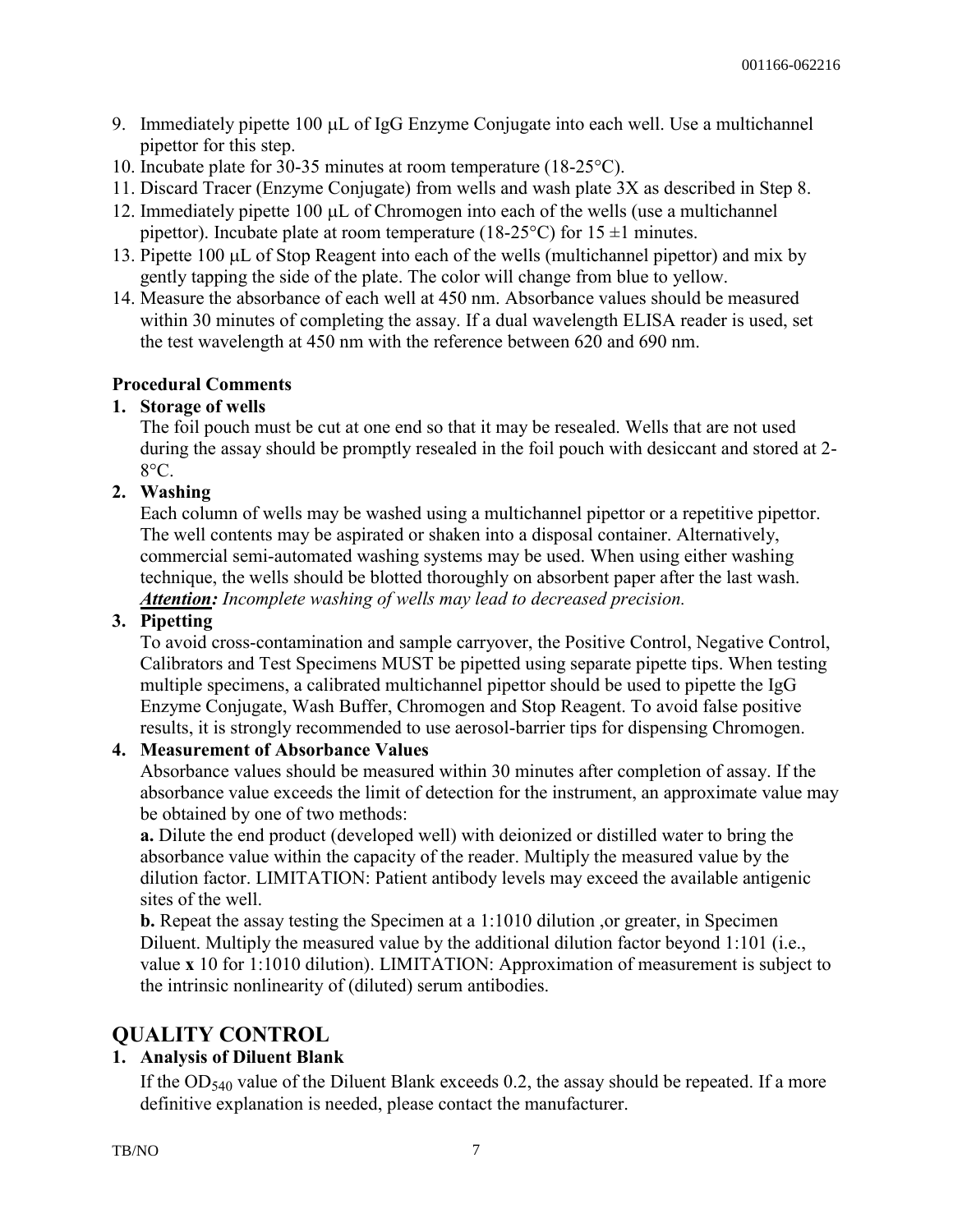#### **2. Analysis of Positive and Negative Controls**

A Positive and Negative Control should be run for each analyte being tested in every assay. The Positive and Negative Control values should fall within the ranges provided on the lotspecific Data Sheet accompanying the kit. If the values are not in agreement with those on the Data Sheet, the assay is not valid and the results should not be reported.

### **RESULTS**

#### **Calculation of Results**

**1.** Determination of net absorbance values

The net absorbance value for each sample well is calculated by subtracting the absorbance value of the Diluent Blank well from the absorbance value of each of the sample wells, i.e., Calibrator wells, Control wells and Specimen wells.

#### EXAMPLE:

Absorbance for Diluent Blank well  $= 0.050$ Absorbance for specimen (Specimen  $#1$ ) = 1.100 Net absorbance for Specimen  $#1 = 1.100 - 0.050 = 1.050$ 

**2.** Calculation of autoantibody Unit activity (Units / mL)

Autoantibody activity is calculated as follows:

Conversion Factor  $(CF) = \frac{\text{Autoantibody Units of California}}{\text{Abearbence values of California}}$ Absorbance value of Calibrator Autoantibody Units of Specimen (U/mL) =  $CF \times$  Net Abs value of Specimen

**3.** The autoantibody Unit value is unique for each Calibrator; the autoantibody Units for the Calibrator are reported on the lot specific Data Sheet accompanying the kit. The Conversion Factor for the Calibrator must be calculated each time the Calibrator is used for testing. Calculation of data can be facilitated by the use of computer software. However, when using software, check first that manual and computer calculations yield the same results.

#### **Limitations of the Procedure**

- 1. The Positive Control and the Calibrator for a specific autoantibody may contain other autoantibodies, i.e., these reagents may not be monospecific.
- 2. The EL-ANC $A^{TM}$  should not be performed on microbially contaminated samples. This method has been tested using serum samples only. The performance using other types of specimens has not been determined.
- 3. Diagnosis should not be made solely on the basis of a positive test result. The data provided by the patient history and other clinical information available to the physician is essential in the diagnosis of autoimmune disease.
- 4. Disease activity cannot be established based on the level of autoantibody activity obtained; the levels vary widely between patients.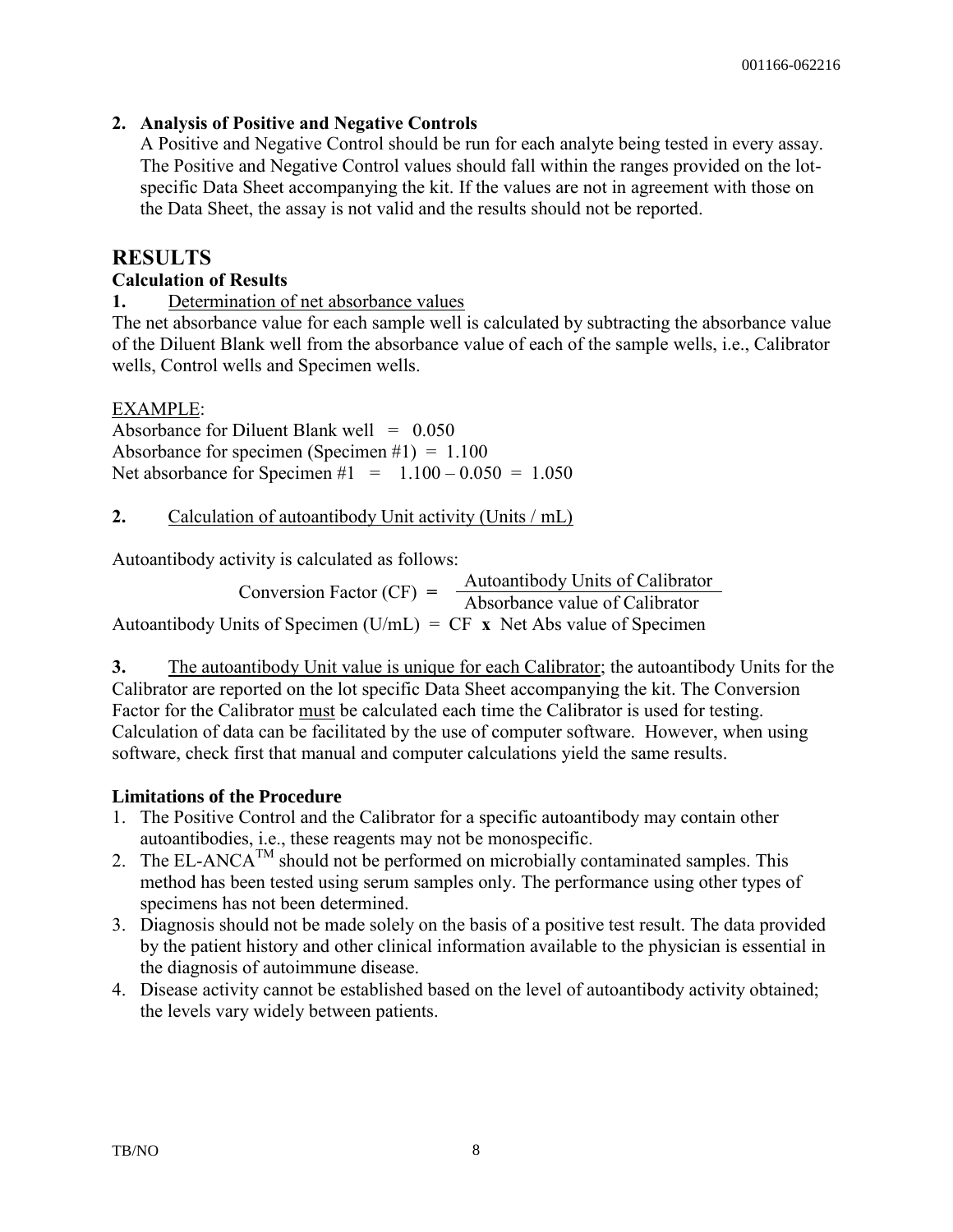## **EXPECTED VALUES**

| Test     | Percentile | Normal         | Equivocal    | Abnormal    |
|----------|------------|----------------|--------------|-------------|
| Anti-MPO | 99-100     | $\leq$ 20 U/mL | $21-25$ U/mL | $>$ 25 U/mL |
| Anti-PR3 | 99-100     | $\leq 10$ U/mL | $11-20$ U/mL | $>$ 20 U mL |

The results should be considered normal and abnormal (positive) as follows

*Note*: *Normal values for special populations should be validated by the individual laboratory.* 

From data on 37 specimens expected to have anti-MPO, the relative sensitivity for EL-ANCA<sup>TM</sup>: anti-MPO was 100% ([91,100], for 95% C.I.) and the range of positive values was between 30 U/mL and 386 U/mL. Anti-MPO and anti-PR3 autoantibodies are rarely found in healthy individuals (125 blood bank donors tested), specificity of 100% ([97,100] for 95% C.I.), and in patients with other autoimmune diseases (75 tested), specificity 93% ([85,98] for 95% C.I.) (**Table 1**).

Out of 43 specimens expected to have anti-PR3, the relative sensitivity of EL-ANCA<sup>TM</sup>: PR3 was 100% ([92,100] for 95 % C.I.) and the range of positive values was from 23 U/mL to 608 U/mL. Based on125 blood bank donors the specificity was 100% ([91,100] for 95% C.I.); based on 75 patients with other collagen vascular diseases the specificity was 99% ([93,100] for 95 % C.I.) (**Table 1**).

The anti-MPO and anti-PR3 antibodies are rarely found together in the same patient. Indeed, out of 37 specimens positive by EL-ANCA<sup>TM</sup>:anti-MPO, 4 were equivocal by EL-ANCA<sup>TM</sup>:anti-PR3, but none fell into the abnormal range. Also out of 43 specimens positive by EL-ANCA™: anti-PR3, only 2 were positive by EL-ANCA<sup>TM</sup>:anti-MPO (**Table 1**).

| Group                    | No. | <b>MPC</b><br>Pos. <sup>†</sup> | MPO<br>Equiv. <sup>†</sup> | PR <sub>3</sub><br>Pos. | PR <sub>3</sub><br>Equiv. |
|--------------------------|-----|---------------------------------|----------------------------|-------------------------|---------------------------|
| Expected* MPO positive   | 37  | 37                              |                            |                         |                           |
| Expected* PR3 positive   | 43  | $2**$                           |                            | 43                      |                           |
| <b>Blood Bank Donors</b> | 125 | 0                               |                            |                         |                           |
| Seropositive RA          | 25  | $_{0}$                          |                            |                         |                           |
| <b>SLE</b>               | 25  |                                 |                            |                         |                           |
| Scleroderma              | 25  |                                 |                            |                         |                           |

| Table 1. Relative sensitivity and specificity for EL-MPO-ANCA and EL-PR3-ANCA |  |  |  |
|-------------------------------------------------------------------------------|--|--|--|
|-------------------------------------------------------------------------------|--|--|--|

 $\phi$ <sup>†</sup> Pos. = Positive; Equiv. = Equivocal

\* Expected based on a test already marketed for *in vitro* diagnostic use

\*\* Also expected to be positive

When the results are equivocal, it is recommended that they be reported as equivocal and that the test be repeated at a later date on a different bleeding.

## **GUIDE TO INTERPRETATION**

A published multicenter study on the basis of a standardized ELISA for detection of anti-MPO and anti-PR3 antibodies on 169 newly diagnosed and 189 historical patients with idiopathic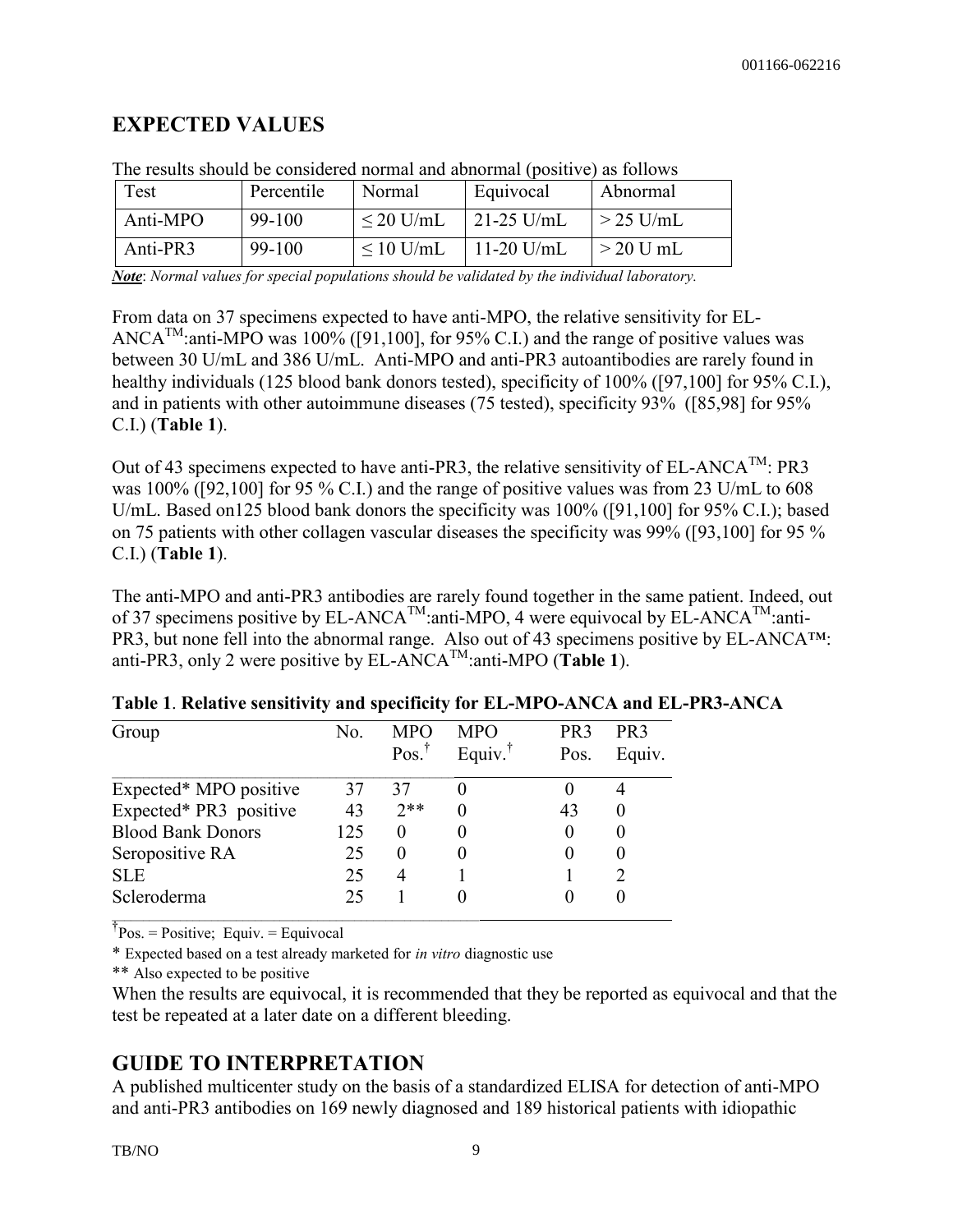systemic vasculitis or iRPGN showed the following sensitivity and specificity<sup>3</sup> for MPO-ANCA and PR3-ANCA. Results were compared with those of 184 disease and 740 healthy controls. The sensitivity in WG was: anti-PR3 66%, anti-MPO 24% (total about 90%). In microscopic polyangiitis (MPA) the sensitivity was anti-PR3 26%, anti-MPO 58% (84% total). Sensitivity in iRPGN was: anti-PR3 50%, anti-MPO 64% (total about 84%). The specificity of assays (related to disease controls) was: anti-PR3, 87%; anti-MPO, 91%. Therefore it is expected that about 10- 15% of patients with vasculitides may not have ANCA by ELISA. This is also true for IIF.<sup>3,6</sup> Thus, the tests are helpful in diagnosis when they are positive, but absence of ANCA does not exclude the presence of a vasculitic syndrome.

MPO-ANCA and PR3-ANCA have also been described in a variety of other inflammatory conditions, but at frequencies much less than that seen in Wegener's or MPA. These other inflammatory conditions include inflammatory bowel disease, post-streptococcal and other forms of glomerulonephritis or they may be drug induced by hydralazine, procainamide, penicillamine, or phenytoin.<sup>4,7,8</sup> Other inflammatory conditions have to be considered in the differential diagnosis.

## **PERFORMANCE DATA**

**Antigen Specificity.** The antigen specificity was determined by antigenic competition with MPO and PR3 on MPO- and on PR3-coated wells. On qualified specimens there was 95% inhibition of anti-MPO binding to solid-phase MPO by free MPO and 3% inhibition by free PR3; there was 55% inhibition of anti-PR3 binding to solid-phase PR3 by free PR3 and 1% inhibition by free MPO.

**Precision.** Intra-assay precision for EL-ANCA<sup>TM</sup>:anti-MPO and EL-ANCA<sup>TM</sup>:anti-PR3 was determined on 20 replicates of 3 specimens. The inter-assay precision was determined by testing 3 specimens in 20 different runs (**Table 2**).

#### **Table 2**. **Precision studies.**

| Intra-assay variation | Inter-assay variation |
|-----------------------|-----------------------|
|                       |                       |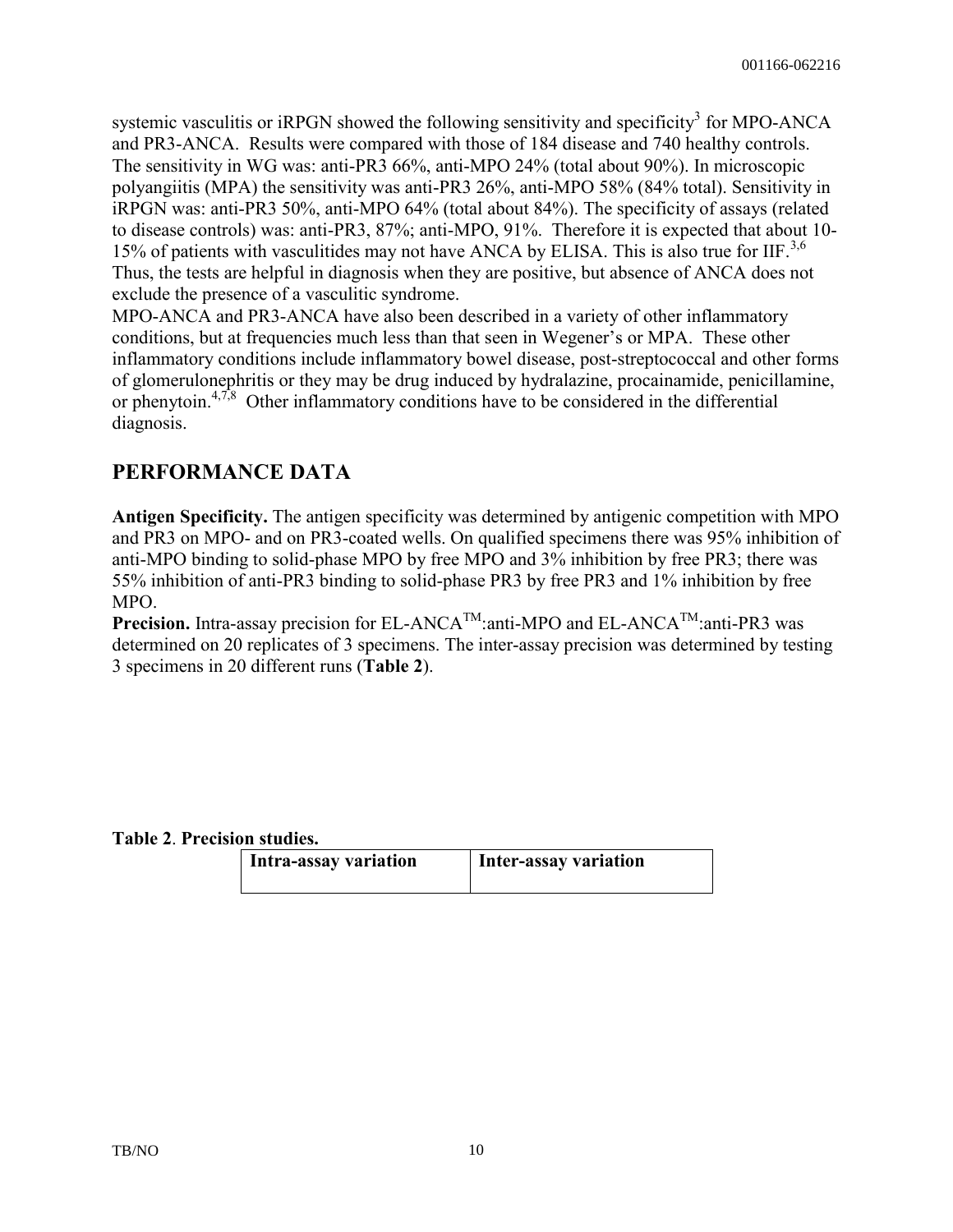| <b>Test</b> | <b>Level</b> | Mean | CV   | Level    | Mean | $\bf{CV}$ |
|-------------|--------------|------|------|----------|------|-----------|
|             |              | U/mL |      |          | U/mL |           |
| Anti-MPO    | Low          | 54   | 8.5% | Low      | 50   | 11.1%     |
| Anti-MPO    | Moderate     | 101  | 4.4% | Moderate | 107  | 9.7%      |
| Anti-MPO    | High         | 201  | 2.9% | High     | 218  | 11.2%     |
| Anti-PR3    | Low          | 25   | 8.3% | Low      | 31   | 6.8%      |
| Anti-PR3    | Moderate     | 52   | 4.9% | Moderate | 59   | $6.0\%$   |
| Anti-PR3    | High         | 75   | 3.5% | High     | 78   | $6.0\%$   |

**Agreement.** The TheraTest EL-ANCA<sup>TM</sup>: anti-MPO and anti-PR3 tests were compared to other EIA tests for MPO-ANCA and PR3-ANCA on a total of 280 specimens: 125 blood bank donors, 37 expected positive for anti-MPO antibodies, 43 expected positive for anti-PR3 antibodies, 25 with SLE, 25 with scleroderma, and 25 with rheumatoid arthritis (RA). There were four discrepant samples that were discrepant for anti-MPO in the SLE group (see **Table 1**). No discrepancy was observed for anti-PR3. Results are summarized in the following two tables (**Tables 3** and **4**). The calculated agreement with 95% C.I. is presented in **Table 5**.

### **Table 3. Agreement between EL-ANCATM:anti-MPO and another EIA test**

|                        |            | Another EIA anti-MPO test for<br><b>Clinical Laboratory Use</b> |               |       |  |
|------------------------|------------|-----------------------------------------------------------------|---------------|-------|--|
| EL-                    |            | Positives                                                       | $Negatives^*$ | Total |  |
| $\overline{ANCA}^{TM}$ | Positives  | 40                                                              |               | 44    |  |
| Anti-MPO               | Negatives* |                                                                 | 236           | 236   |  |
|                        | Total      | 40                                                              | 240           | 280   |  |

Included 1 equivocal by both tests

**Table 4. Agreement between EL-ANCATM:anti-PR3 and another EIA test**

|               |           | Another EIA anti-PR3 test for Clinical<br>Laboratory Use |                              |     |  |
|---------------|-----------|----------------------------------------------------------|------------------------------|-----|--|
| $EL-$         |           | Positives                                                | Negatives <sup>*</sup> Total |     |  |
| $ANCA^{TM}$ : | Positives | 46                                                       |                              | 46  |  |
| Anti-PR3      | Negatives | $\theta$                                                 | 234                          | 234 |  |
|               | Total     | 46                                                       | 234                          | 280 |  |

\*Included 1 equivocal by both tests and 5 equivocal by  $EL$ -ANCA<sup>TM</sup> among specimens from patients.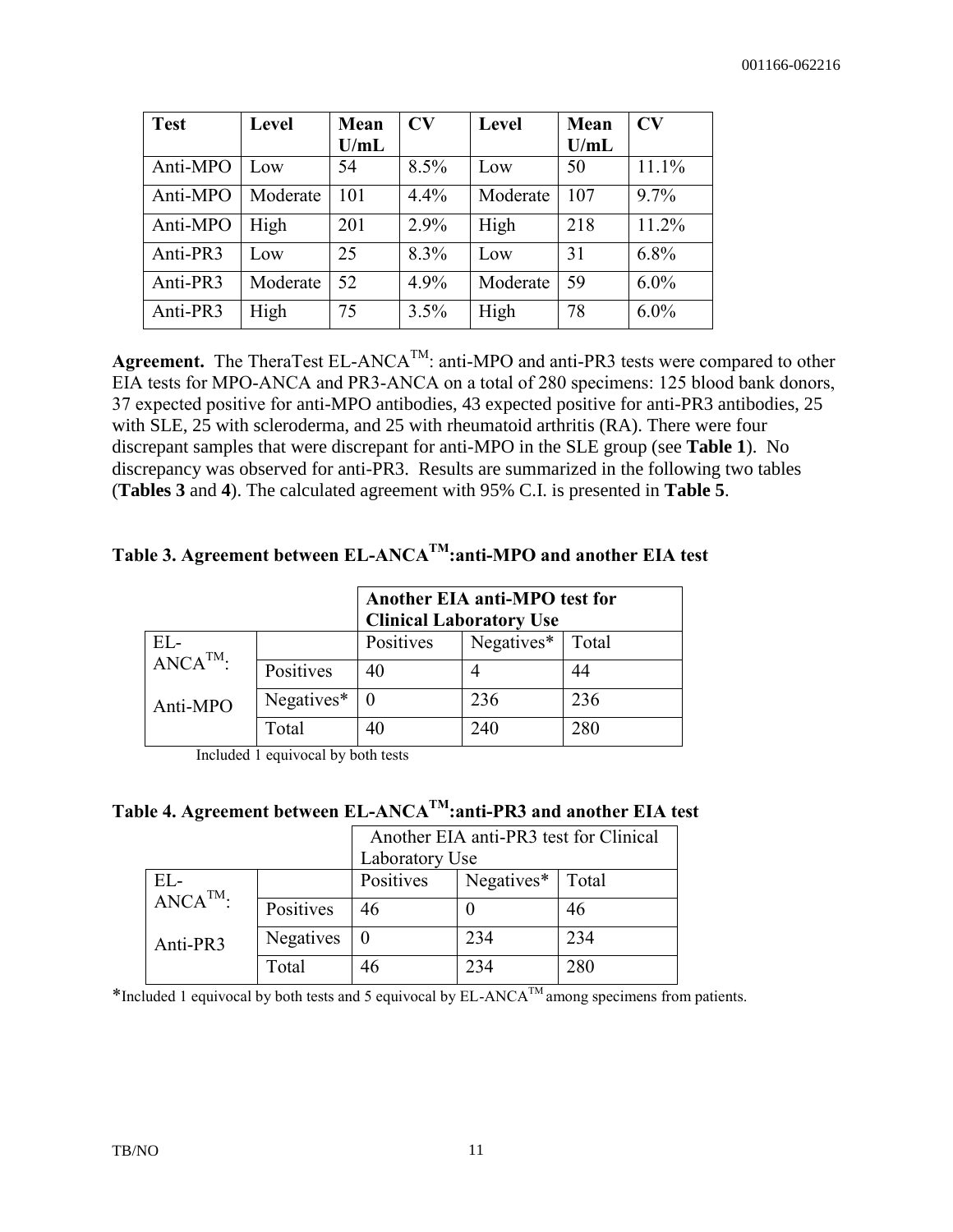| Test        | Number              |      | Agreement Range, 95% C.I. |
|-------------|---------------------|------|---------------------------|
| Anti-MPO    | 280 (all specimens) | 99%  | $[96 - 100]$              |
| Anti-MPO    | 44 (positives)      | 91%  | $[78 - 97]$ *             |
| Anti-MPO    | 236 (negatives)     | 98%  | $[96 - 100]$              |
| Anti-PR3    | 280 (all specimens) | 100% | $[99 - 100]$              |
| Anti-PR3    | 46 (positives)      | 100% | $[92 - 100]$              |
| Anti= $PR3$ | 234 (negatives)     | 100% | $[98 - 100]$              |

**Table 5. Agreement between EL-ANCA and another EIA ANCA test kit** 

\*The small disagreement is due to the fact that the TTL test is slightly more sensitive, although it has the same specificity as evidenced by the results obtained with blood bank donors (**Table 1**).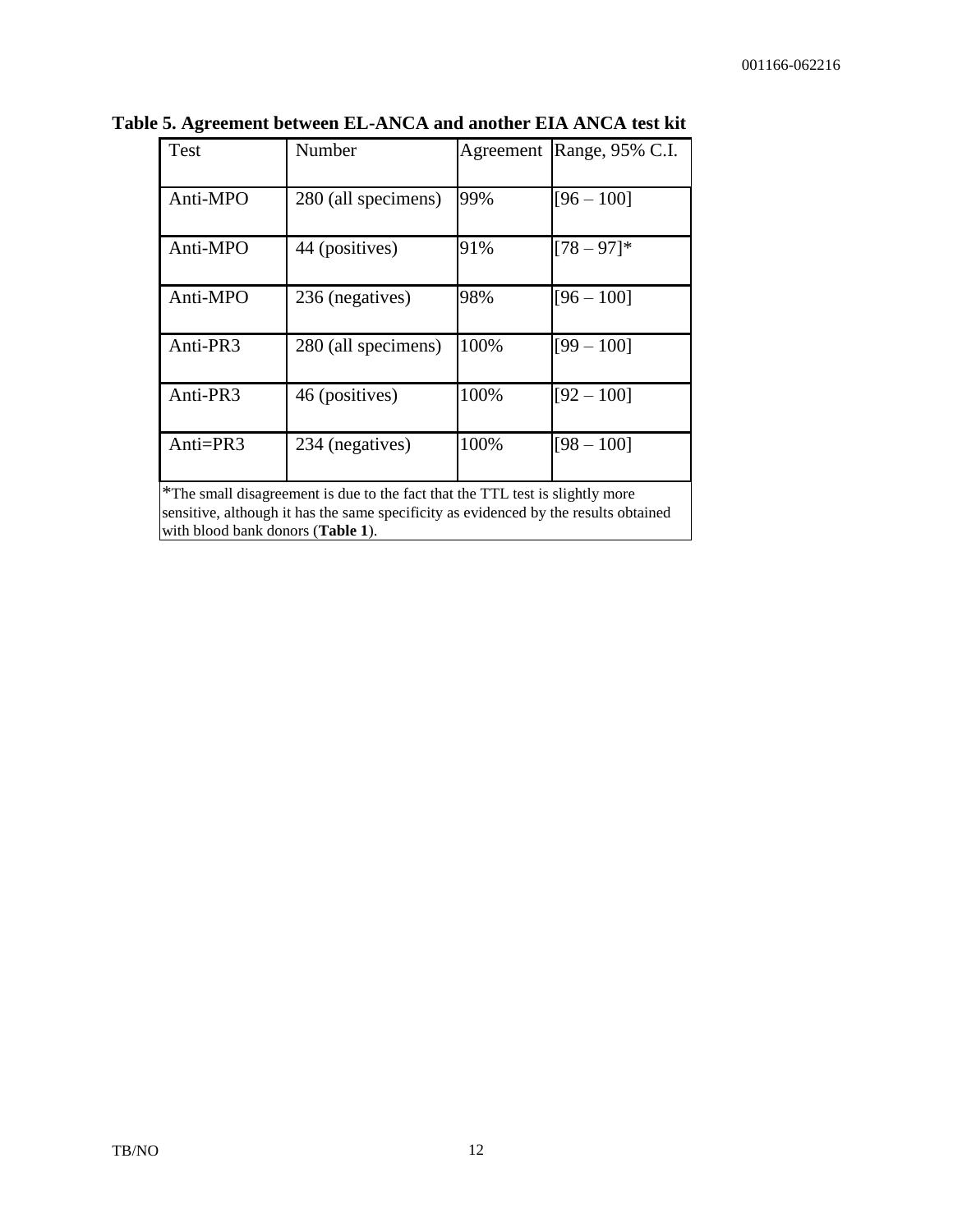#### **REFERENCES**

1. Hagen EC, K Andrassy, E Csernok, MR Daha, G Gaskin, WL Gross, B Hansen, Z Heigl, J Hermans, D Jayne, CG Kallenberg, P Lesavre, CM Lockwood, J Ludemann, F Mascart-Lemone, E Mirapeix, CD Pusey, N Rasmussen, RA Sinico, A Tzioufas, J Wieslander, A Wiik, and FJ Van der Woude. 1996. Development and standardization of solid phase assays for the detection of anti-neutrophil cytoplasmic antibodies (ANCA). A report on the second phase of an international cooperative study on the standardization of ANCA assays. *J Immunol Methods 196:1-15*.

2. van der Woude FJ, N Rasmussen, S Lobatto, A Wiik, H Permin, LA van Es, M van der Giessen, GK. van der Hem, and TH The. 1985. Autoantibodies against neutrophils and monocytes: tool for diagnosis and marker of disease activity in Wegener's granulomatosis. *Lancet 1:425-429*.

3. Hagen EC, MR Daha, J Hermans, K Andrassy, E Csernok, G Gaskin, P Lesavre, J. Ludemann, N Rasmussen, RA Sinico, A Wiik, and FJ van der Woude. 1998. Diagnostic value of standardized assays for anti-neutrophil cytoplasmic antibodies in idiopathic systemic vasculitis. EC/BCR Project for ANCA Assay Standardization. *Kidney Int 53:743-753*.

4. Savige J, D Davies, RJ Falk, JC Jennette, and A Wiik. 2000. Antineutrophil cytoplasmic antibodies and associated diseases: a review of the clinical and laboratory features. *Kidney Int 57:846-862*.

5. Savige J, W Dimech, M Fritzler, J Goeken, EC Hagen, JC Jennette, R McEvoy, C Pusey, W Pollock, M Trevisin, A Wiik, and R Wong. 2003. Addendum to the International Consensus Statement on testing and reporting of antineutrophil cytoplasmic antibodies. Quality control guidelines, comments, and recommendations for testing in other autoimmune diseases. *Am J Clin Pathol 120:312-318*.

6. Savige J, D Gillis, E Benson, D Davies, V Esnault, RJ Falk, EC Hagen, D Jayne, JC Jennette, B Paspaliaris, W Pollock, C Pusey, CO Savage, R Silvestrini, F van der Woude, J Wieslander, and A Wiik. 1999. International Consensus Statement on Testing and Reporting of Antineutrophil Cytoplasmic Antibodies (ANCA). *Am J Clin Pathol 111:507-513*.

7. Cambridge G, H Wallace, RM Bernstein, and B Leaker. 1994. Autoantibodies to myeloperoxidase in idiopathic and drug-induced systemic lupus erythematosus and vasculitis. *Br.J.Rheumatol. 33:109-114*. 8. Cambridge G, DS Rampton, TR Stevens, DA McCarthy, M Kamm, and B Leaker. 1992. Anti-

neutrophil antibodies in inflammatory bowel disease: prevalence and diagnostic role. *Gut 33:668-674*.

9. Garner RC. Testing of some benzidine analogues for microsomal activation to bacterial mutagens. Cancer Lett 1975, 1:39-42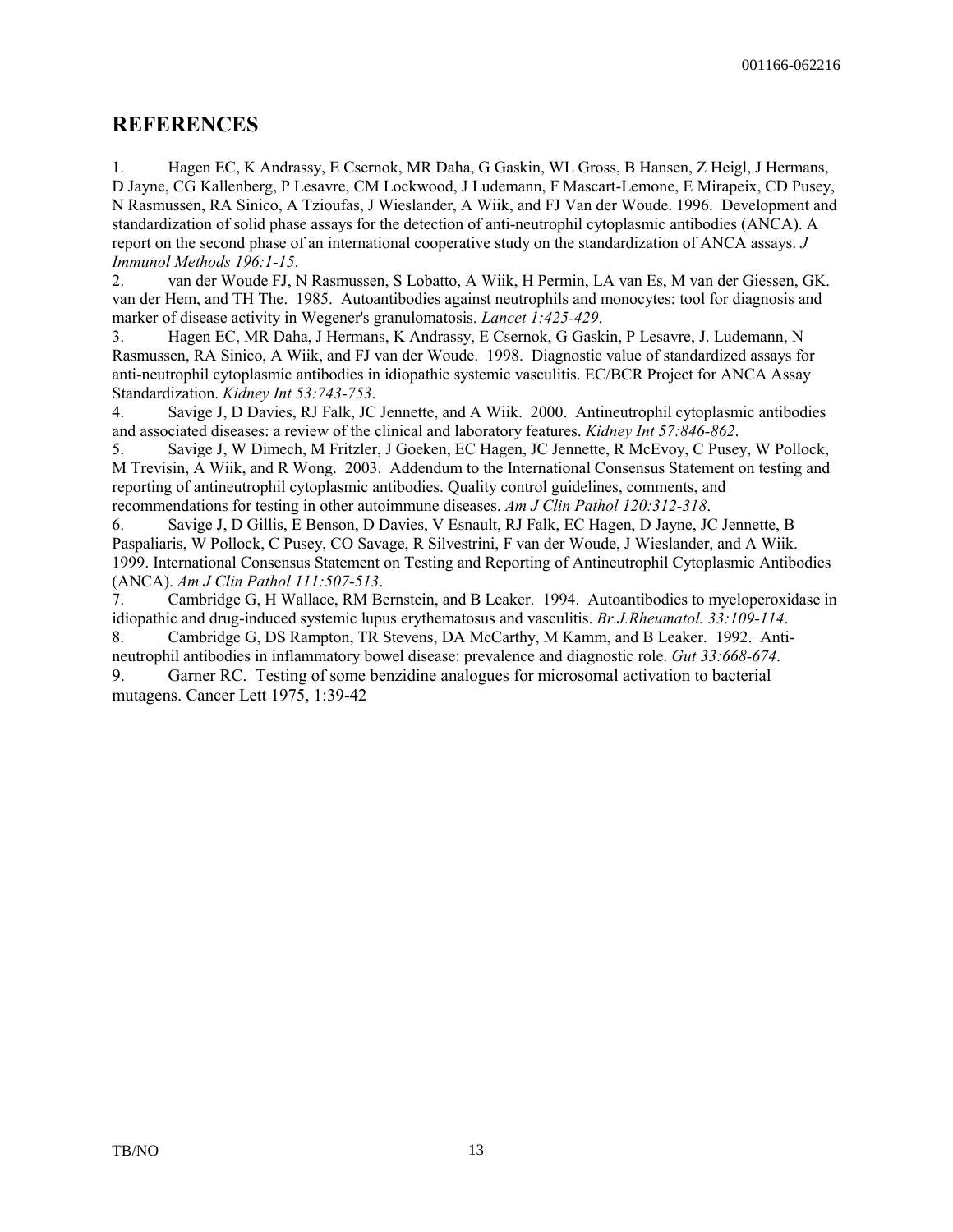| Problem          | <b>Possible Causes</b>                    | <b>Solution</b>                                                  |
|------------------|-------------------------------------------|------------------------------------------------------------------|
| Control values   | 1. Incorrect temperature, timing or       | 1. Check that temperature was correct. Check that                |
| out of range.    | pipetting; reagents not mixed.            | time was correct. See "Poor Precision" (below)                   |
|                  |                                           | No. 2-4. Repeat test.                                            |
|                  | 2. Cross-contamination of Controls.       | 2. Pipette carefully.                                            |
|                  | 3. Improper dilution.                     | 3. Repeat test.                                                  |
|                  | 4. Optical pathway not clean.             | 4. Check for moisture or dirt. Wipe bottom and                   |
|                  |                                           | reread.                                                          |
|                  | 5. Wavelength of filter incorrect.        | 5. Change filter to $450 \pm 5$ nm.                              |
|                  | 6. Diluent Blank $>0.2$                   | 6. Check for contamination of Chromogen or                       |
|                  |                                           | Conjugate solution.                                              |
| All test results | 1. One or more reagents not added, or     | 1. Recheck procedure. Check for unused                           |
| negative.        | added in wrong sequence.                  | solutions. Repeat test.                                          |
|                  | 2. Improper dilution of Wash Buffer.      | 2. Repeat test.                                                  |
|                  | 3. Antigen-coated plate inactive.         | 3. Check for obvious moisture in unused wells.                   |
|                  |                                           | Rerun test with Controls only for checking                       |
|                  |                                           | activity of coated wells                                         |
| All test results | 1. Contaminated Chromogen.                | 1. Check absorbance of unused Chromogen.                         |
| yellow.          |                                           |                                                                  |
| Scattered        |                                           |                                                                  |
| false positives  | 2. Contaminated buffers/reagents.         | 2. Check all solution for turbidity.                             |
|                  | 3. Wash Buffer (1X) contaminated.         | 3. Use clean container. Check quality of water                   |
|                  |                                           | used to prepare buffer.                                          |
|                  | 4. Improper dilution of serum.            | 4. Repeat test.                                                  |
|                  | 5. Contaminated pipette                   | 5. Use aerosol-barrier tips for Chromogen                        |
| Poor precision.  | 1. Pipettor delivery CV greater than 5%.  | 1. Check calibration of pipettor. Use reproducible<br>technique. |
|                  | 2. Serum or reagents not mixed            | 2. Mix all reagents gently but thoroughly and                    |
|                  | sufficiently; reagents not at room        | equilibrate to room temperature.                                 |
|                  | temperature prior to addition.            |                                                                  |
|                  | 3. Reagent addition taking too long;      | 3. Develop consistent uniform technique and                      |
|                  | inconsistency in timing intervals, air    | avoid splashing, or use multi-channel device or                  |
|                  | bubbles.                                  | autodispenser to decrease addition time.                         |
|                  | 4. Air currents blowing over plate during | 4. Cover plate or place in chamber.                              |
|                  | incubations.                              |                                                                  |
|                  | 5. Optical pathway not clean.             | 5. Wipe bottom of plate with soft tissue. Check                  |
|                  |                                           | instrument light source and detector for dirt.                   |
|                  | 6. Instrument not equilibrated before     | 6. Check instrument manual for warm up                           |
|                  | readings were taken.                      | procedure.                                                       |
|                  | 7. Washing not consistent; trapped        | 7. Use only acceptable washing devices. Lengthen                 |
|                  | bubbles; liquid left in wells at end of   | timing delay on washing devices. Check that all                  |
|                  | wash cycle.                               | wells are filled.                                                |
|                  | 8. Improper pipetting.                    | 8. Avoid air bubbles in pipette tips.                            |
|                  |                                           |                                                                  |

## **TROUBLESHOOTING**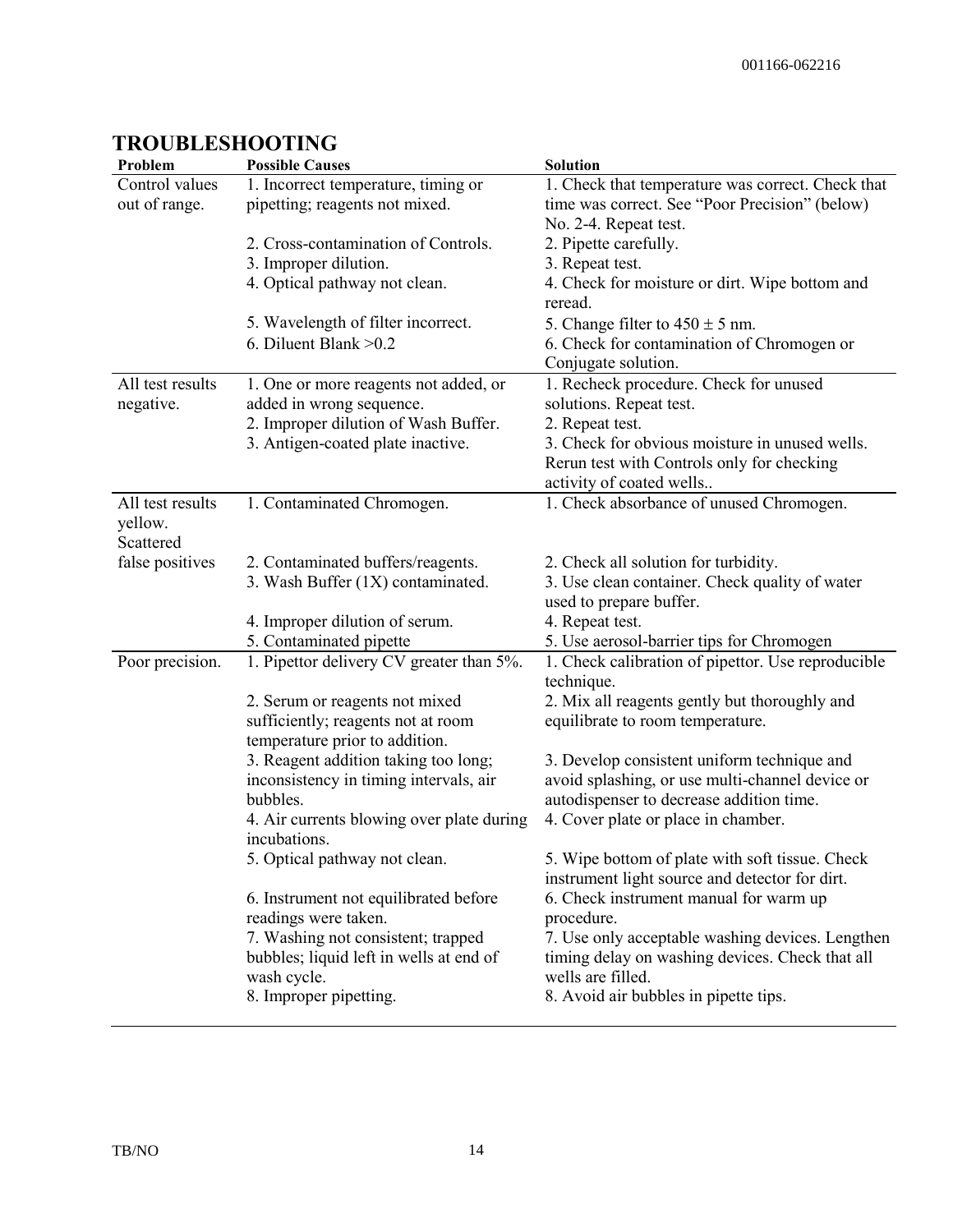

(GB)(USA)(CDN) Expiry date (D)(A)(B)(CH) Verfallsdatum (F)(B)(CH)(CDN) Date de péremption (I)(CH) Data di scadenza (E) Fecha de caducidad (P) Data de validade (NL) Uiterste gebruiksdatum (DK) Udløbsdato (S) Utgångsdatum



(GB)(USA)(CDN) Consult instructions for use (D)(A)(B)(CH) Bitte Gebrauchsanweisung einsehen (F)(B)(CH)(CDN) Consultez la notice d'utilisation (I)(CH) Consultare le istruzioni per l'uso (E) Consulte las instrucciones de utilización (P) Consulte as instruções de utilização (NL) Raadpleeg de gebruikaanwijzing (DK) Se

brugsanvisningen (S) Läs anvisningarna före användning

(GB)(USA)(CDN) In Vitro Diagnostic Medical Device (For In Vitro Diagnostic Use) **IVD** (D)(A)(B)(CH) Medizinisches In-vitro-Diagnostikum (zur In-vitro-Diagnostik) (F)(B)(CH)(CDN) Dispositif médical de diagnostic in vitro (Pour usage diagnostique in vitro) (I)(CH) Dispositivo medico per diagnostica in vitro (per uso diagnostico in vitro) (E) Dispositivo médico de diagnóstico in vitro (para uso diagnóstico in vitro) (P) Dispositivo médico para diagnóstico in vitro (Para utilização de diagnóstico "in vitro") (NL) Medisch hulpmiddel voor diagnostiek in vitro (Voor diagnostisch gebruik in vitro) (DK) Medicinsk udstyr til in vitrodiagnostik (Udelukkende til in vitro diagnostisk anvendelse) (S) Medicinteknisk produkt avsedd för in vitro-diagnostik (För in vitro-diagnostiskt bruk)

(GB)(USA)(CDN) Lot / Batch Number (D)(A)(B)(CH) Charge / Chargennummer |LOT| (F)(B)(CH)(CDN) Lot / Code du lot (I)(CH) Lotto / Numero lotto (E) Lote / Código de lote (P) Lote / Código do lote (NL) Lot-/Partijnummer (DK) Lot / Batchkode (S) lot / Satskod



 $2^{\circ}$ C $-$ 

(GB)(USA)(CDN) Manufactured by (D)(A)(B)(CH) Hergestellt von (F)(B)(CH)(CDN) Fabriqué par (I)(CH) Prodotto da (E) Fabricado por (P) Fabricado por (NL) Vervaardigd door (DK) Fabrikation af (S) Tillverkad av

(GB)(USA)(CDN) Catalogue Number (D)(A)(B)(CH) Bestell-Nummer **REF** (F)(B)(CH)(CDN) Numéro de référence (I)(CH) Numero di riferimento (E) Número de referencia (P) Número de referência (NL) Referentienummer (DK) Referencenummer (S) Katalognummer

(GB)(USA)(CDN) Store at between (D)(A)(B)(CH) Lagerung bei zwischen ി */*−8℃ (F)(B)(CH)(CDN) Conserver à entre (I)(CH) Conservare a tra (E) Conservar a temp. entre (P) Armazene a entre (NL) Bewaar bij tussen (DK) Opbevares mellem (S) Förvaras vid

(GB)(USA)(CDN) Contains sufficient for x tests (D)(A)(B)(CH) Inhalt ausreichend für Σ x Tests (F)(B)(CH)(CDN) Contient suffisant pour x tests (I)(CH) Contenuto sufficiente per x test (E) Contiene suficiente para x pruebas (P) Contém suficiente para x testes (NL) Bevat voldoende voor x bepalingen (DK) Indeholder tilstrækkeligt til x prøver (S) Innehàllet räcker till x analyser